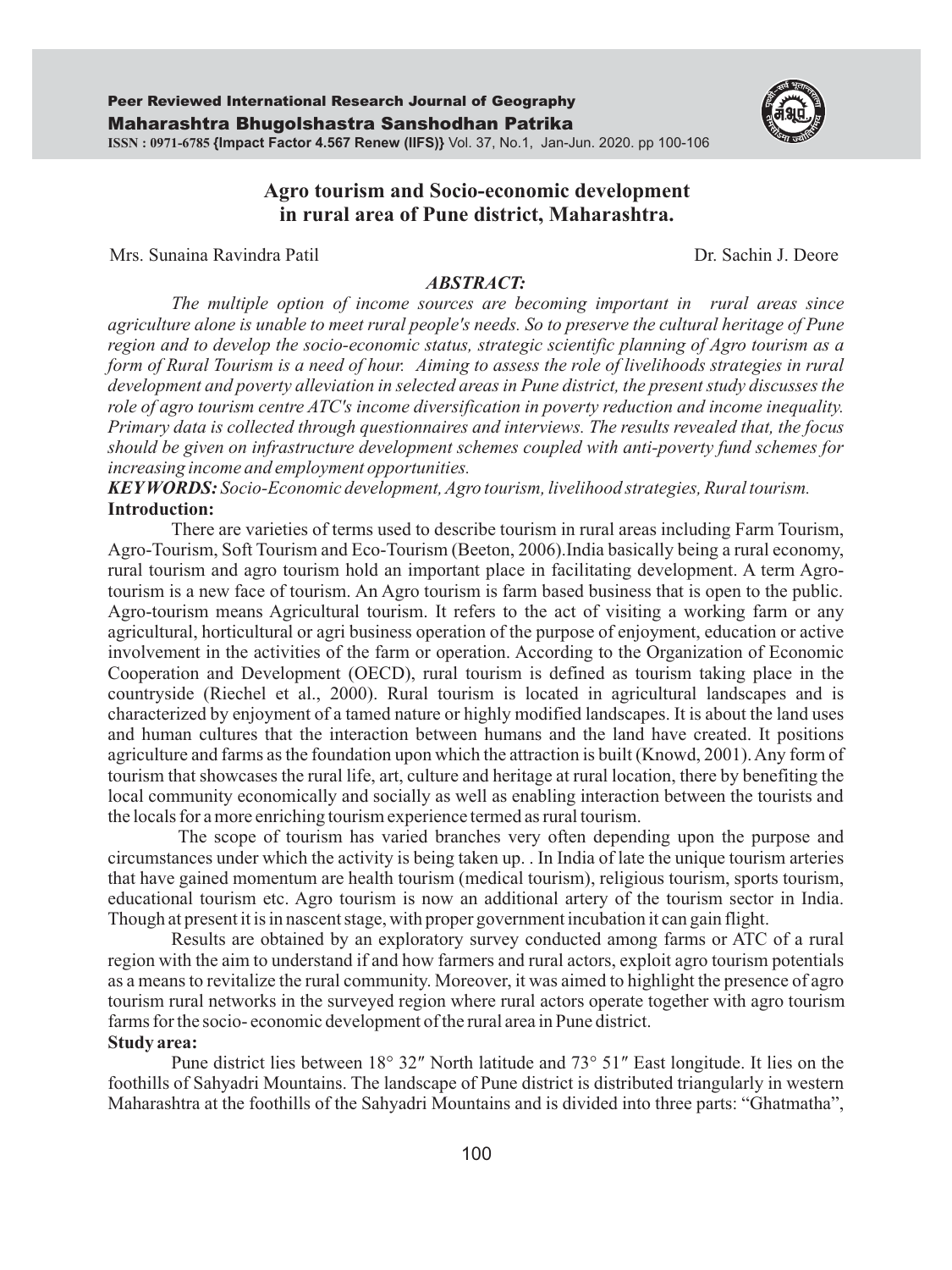"Maval" and "Desh". Pune district forms a part of the tropical monsoon land and therefore shows a significant seasonal variation in temperature as well as rainfall conditions. Pune district have 14 Taluka's namely Haveli, Punecity, Maval, Mulshi, Shirur, Baramati, Indapur, Daund, Bhor, Velha, Purandar, Khed, Junnar andAmbegaon. Nine of the district's 15 talukas are identified as droughtprone, covering a total area of 1,562,000 hectares (6,030 sq mi) and a cropped area of 1,095,000 hectares (4,230 sq mi). Of the cropped area, only 116,000 hectares (450 sq mi) are irrigated—nearly half by wells and tanks, and 40 percent by government canals. The district had a population of 4.2 million in 1991, of which 52 percent was rural. There were 1,530 villages in the district.Its average rainfall is 600 to 700 millimetres (24 to 28 in), most of which falls during the monsoon months (July to October). The area adjacent to the Western Ghats gets more rain than areas further east. The Daund and Indapur talukas experience more-frequent droughts than Maval, on the district's western edge. Temperatures are moderate and rainfall is unpredictable, in tune with the Indian monsoon.

# **Following Agro Tourism Centre (ATCs)were taken for the study:**

1- ParasharAgri Tourism, Rajuri,Junnar

2- AnandAgritourism, MorachiChincholi,Shirur

3- BaramatiAgri Tourism Development Centre, Palshiwadi, Baramati

4- Agriculture Development Trust's Agri and Eco Tourism, Baramati

5- Mulashi Agro tourism centre, Ambatved, Mulashi.

#### **Objectives:**

1. To assess the role of livelihoods strategies in rural development and poverty alleviation in selected areas in Pune district.

2. To develop a relation between the ATC (Agro Tourism Centre) and the tourist in rural area.

3. To understand and evaluate the socio economic contribution of agro-tourism in a developing economy like India.

## **Data and Methodology:**

The present study based on the primary and secondary data. Primary data were collected from rural people who are involved in agro tourism field. The questionnaire survey has been carried out to collect the features of agro tourism activities. The interviews were performed to obtain key information. The secondary data has been collected from the related articles, research papers, reports, and some data has been furnished from the website of Ministry of Agricultural and Tourism Development Corporation of Maharashtra as well as obtained from the reports published by the government of India and Maharashtra. Some data has been furnished from the website of agro tourism.

# **Agrotourism for socio-economic development:**

In the last 25 years of the 20th century, the term Agro tourism appeared in international literature. There exists parallel word Agrotourism. The two terms have the same meaning. Both terms consist of two parts agri or agro and tourism. The prefix agri derives from the Latin term ager which means field while agro comes from the Greek term agros, which means soil, while tourism is a form of active recreation away from ones place of residence that is inspired by cognitive, recreational and sports need. The combination of prefix agri with norm tourism resulted in the formation of new word that means human tourist activity whose aim is to familiarize oneself with farming activity and recreation in an agricultural environment. Agrotourism can be defined as a "range of activities, services and amenities provided by farmers and rural people to attract tourists to their area in order to generate extra income for their business". "Agrotourism is that agri-business activity, when native farmers or persons of the area offer tours to their agriculture farm to allow a person to view them growing, harvesting and processing locally grown foods, such as coconuts, pineapple, sugarcane, corn or any agriculture produce the person would not encounter in their city or home country, often the farmers would provide a home stay opportunity and education" (Taware, 2008).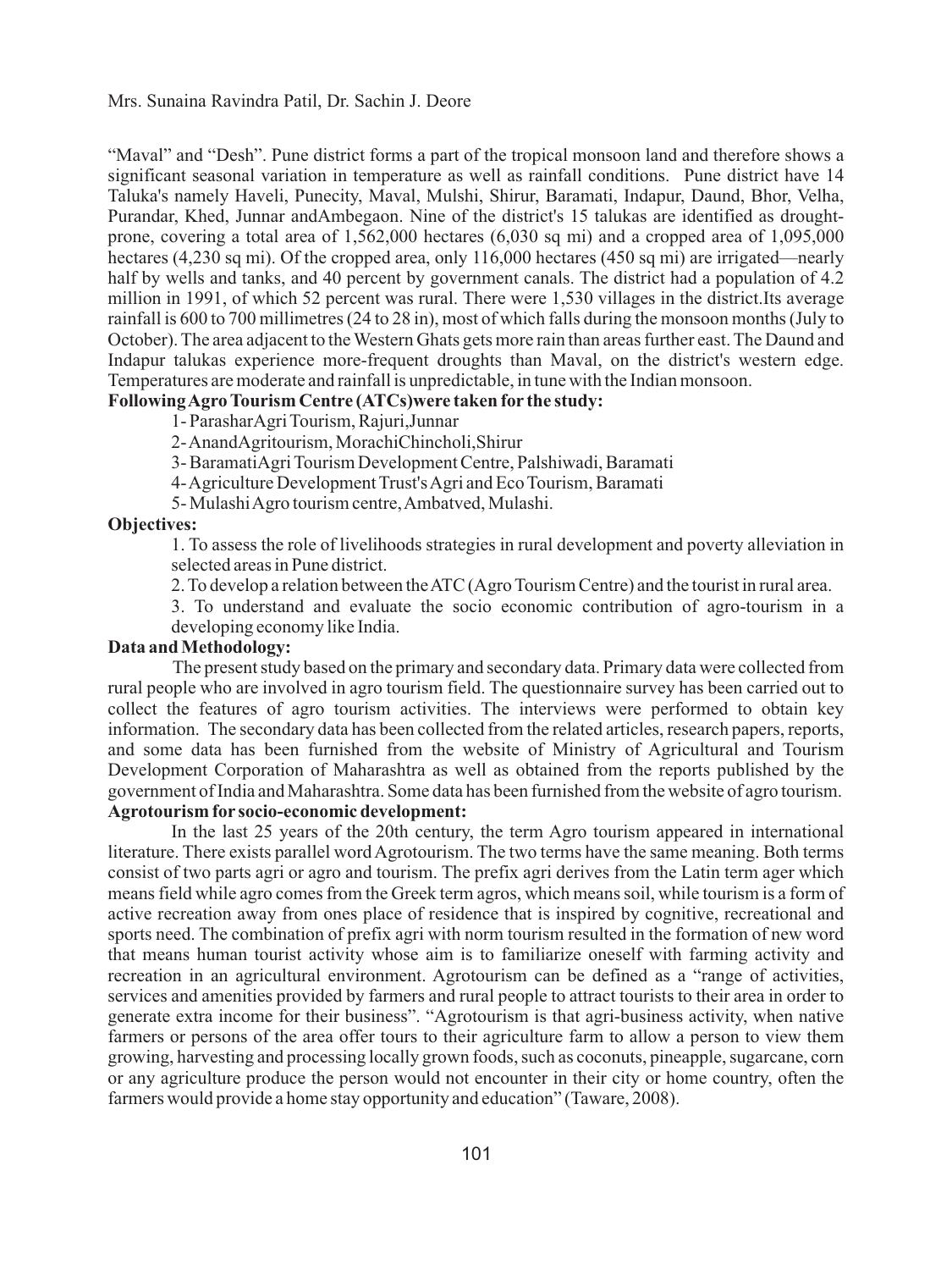#### **Agrotourism:**

Main features that differentiate Agrotourism from conventional tourism.

- Possibility to satisfy human needs with practical participation in the process of food production in the life of a rural family and in a rural community.
- Agrotourism gives a chance to learn about the lives of rural people their culture and customs. •
- Possibility to satisfy emotional needs which is the willingness to have direct contact with domestic animals, plants and animal products and processed products and need to experience the idyllic countryside. •
- Akey factor in the growing interest of city inhabitants in where food comes from and how it is produced. •

### **Agro-tourism in the context of rural development:**

- Agro-tourism benefits the entire rural community in terms of total revenue generation. •
- Rural culture is the key component under agrotourism. •

The emergence of agro tourism is helping to boost a wide range of activities, services and amenities to attract tourists to generate extra income by creating entrepreneurial opportunities. Agrotourism is run essentially as a community-based initiative. It is beneficial for income and employment generation and development of rural arts and crafts. It is directly helpful for infrastructure development and preservation of heritage. The feasibility of enhancing agrotourism in our country can be determined under the following major considerations.

- Potentiality at the rural section in attracting inbound and outbound tourists. •
- The level of tourism and general infrastructural development. •

# **Functions of agrotourism:**

Functions of agrotourism can be broadly classified as follows:

Socio-psychological function: Socio-psychological functions include gaining new skills, meeting new people, reviving rural traditions and education. These functions are connected with increased respect for the rural community, the intermingling of rural and urban cultures and an opportunity to enjoy contact with the traditional lifestyle of the rural community. •

Economic functions: Economic function consists of additional source of income, income for communes, overcoming economic recession and promotion of socio-economic development which concern the stimulation of development of agricultural, horticultural or animal breeding farms, generation of additional sources of income both for rural households and for local or regional governments and communes. •

· Spatial and environment: Agrotourism is the process of development uses elements of the natural environment, transforming them, spatial and environment functions include the consequences of the development of agrotourism for the natural and anthropogenic environments. In short it gives tremendous economic impetus to a region in the form of creational employment avenues and increases the standard of living of the under developed host community and it conserves the traditional cultural values with subtenants exposure to the world community and at the same time, it provides security and advancement to the agro tourism in a region.

# **Tourism potential in Maharashtra:**

Maharashtra is the third largest state of India, both in area and population. It is located on the West Coast of India with a 720 km long coastline along, with its dense forests is home to several wild life sanctuaries and nature parks. Maharashtra abounds in numerous tourist attractions ranging from ancient cave, temples, unspoiled beaches, ancient forts and monuments, forest and wild life, unique hill stations, pilgrimage centres, a rich tradition of festivals, art and culture. The tourism market in Maharashtra is estimated to be around 250 million domestic tourists in 2005 (Source: ATDC – Pune).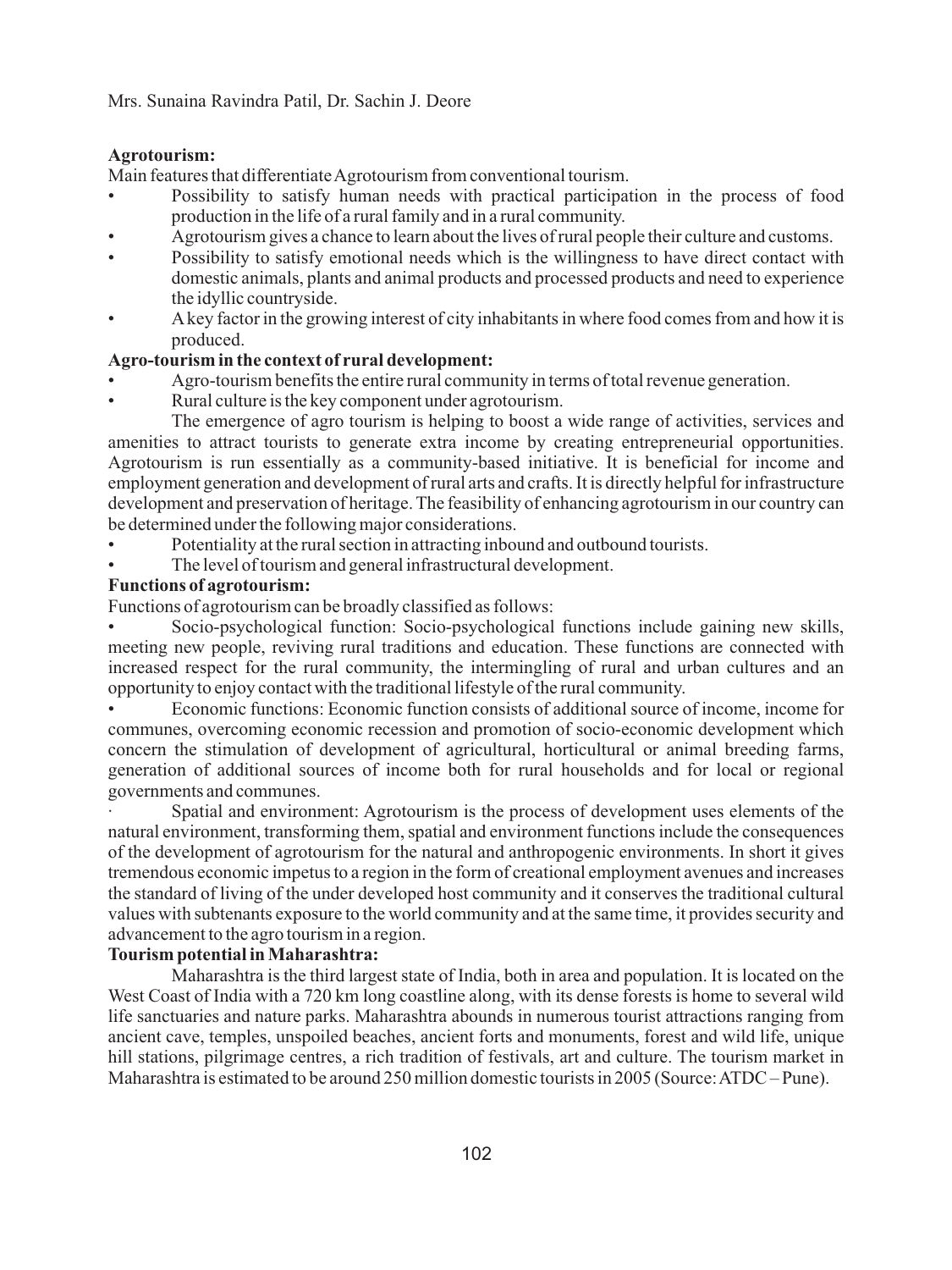| Pune        | 74  |
|-------------|-----|
| Satara      | 15  |
| Kolhapur    | 02  |
| Solapur     | 07  |
| Ahamadnagar | 05  |
| Thane       | 16  |
| Nashik      | 06  |
| Sangali     | 02  |
| Vidharb     | 08  |
| Marathwada  | 11  |
| Konkan      | 32  |
| Total       | 178 |

# **Agro tourism centres in Maharashtra**

### Source: www.mart.com

Survey of one of the agro tourism development and promotion agency, conducted for the year 2015 – 16, has produced the month wise details of tourists arrival and generated revenue. These results are of all the most popular 127 agro tourism centres located in different districts of Maharashtra, and not only of Pune district's centres. Although, out of these 127 centres, 35 belong to the Pune district. Below table shows the compilation of this data.

Month-wise Tourist arrival and Revenue Generated at Agro tourism centres of Maharashtra

| SI.<br>No. | Month     | <b>Tourist Arrival</b> | Revenue<br>Generated<br>(In Lakhs) |
|------------|-----------|------------------------|------------------------------------|
| 1          | April     | 5715                   | 17.14                              |
| 2          | May       | 8225                   | 24.67                              |
| 3          | June      | 9523                   | 30.48                              |
| 4          | July      | 9525                   | 28.57                              |
| 5          | August    | 10160                  | 42.48                              |
| 6          | September | 8124                   | 56.34                              |
| 7          | October   | 33020                  | 132.08                             |
| 8          | November  | 46355                  | 185.42                             |
| 9          | December  | 56515                  | 226.06                             |
| 10         | January   | 61595                  | 246.38                             |
| 11         | February  | 41305                  | 185.42                             |
| 12         | March     | 34925                  | 139.70                             |
|            | Total     | 330674                 | 1314.74                            |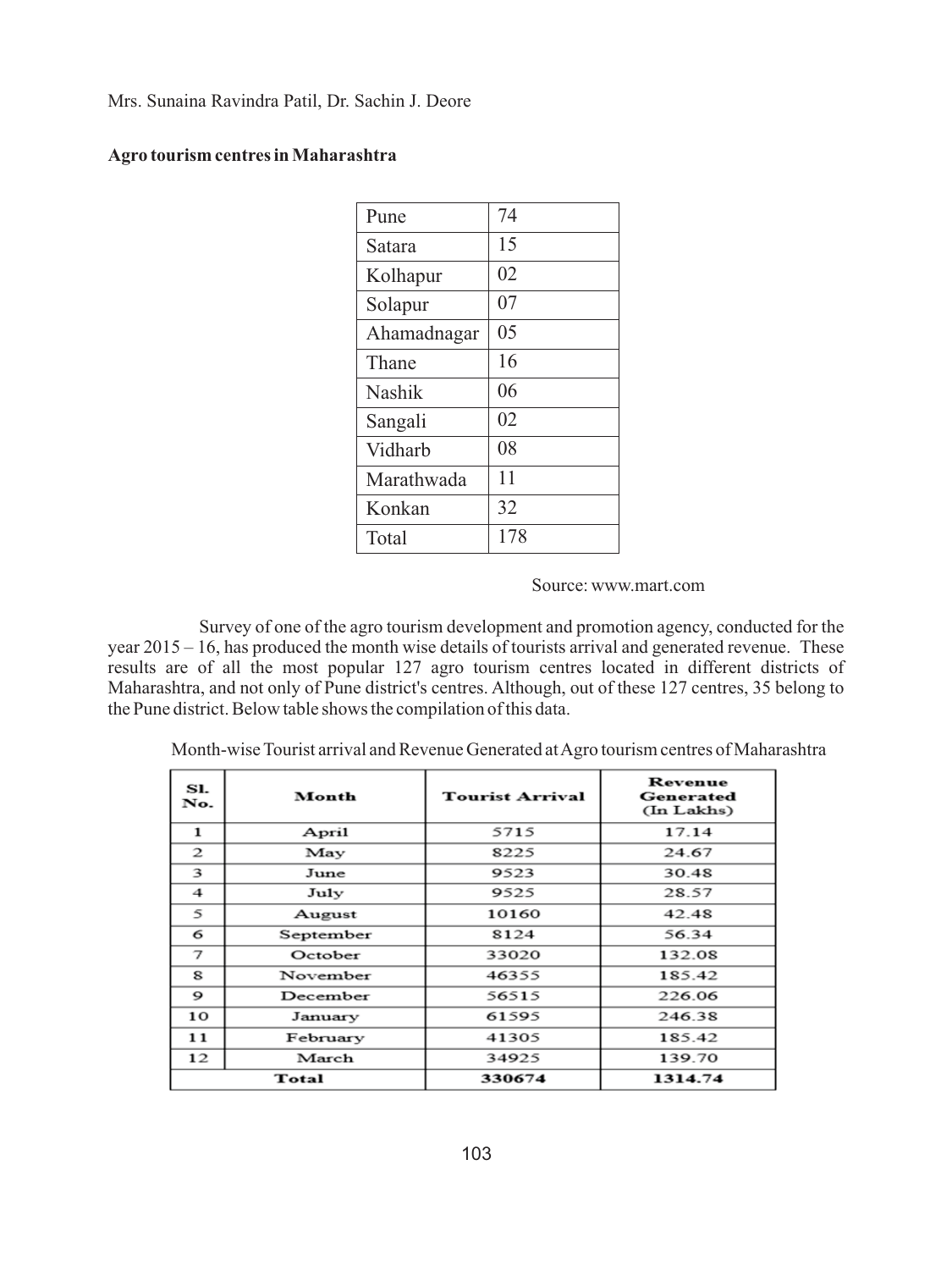Although agro tourism is mainly a weekend activity, which implies in the low impact of the seasonality factor, various variables such as temperature, weather condition, festive season, school exams season, school vacation season impacts heavily on the tourist inflow. The data presented in Table 3.2 clearly show the months of high and low tourist arrival. March to June can be termed as a comparatively lean period for tourists arrival, mainly because of the scorching summer season. Whereas July to October receives a high number of tourists. November to February can be clearly seen as the peak season for agro tourism, receiving almost ten times the number of tourists than the low season.

## **Potential fordevelopment of agro-tourism in Pune region:**

Pune district abounds in numerous tourists attractions ranging from ancient temples, ancient forts and monuments, forests and wildlife, unique hill station, pilgrimage centres and rich tradition of festivals, art and culture. Pune district has a rich historical and cultural heritage, which has been under explored by the tourism industry and the government agencies. Pune district has a great potential to the development of agro-tourism, because of natural conditions and different types of agricultural products as well as variety of rural traditions and festivals. It is a good opportunity to develop an agrotourism business in Pune district. But there is a problem of low awareness about this business in the farmer and problem of the finance and proper view in the farmers of the Pune. The farmers benefit by deriving additional source of income and tourist hunger natural environment is satisfied. Rural

Tourism" covers "a range of activities provided by farmers and rural people to attract tourists to their area in order to generate extra income for their business." Any form of tourism that showcases the rural life, art, culture and heritage at rural locations, thereby benefiting the local community economically and socially as well as enabling interaction between the tourists and the locals for a more enriching tourism experience can be termed as rural tourism. Though the hurdles seem many the potential for economic growth along with environmental protection is highly acceptable. Pune is the Information technology Hub of India hence it can also be agro-tourism tourism hub of India. It can utilise and implement technological tools to improve effectiveness and efficiency of agro-tourism (Online booking, services etc). There is a need for required support from local community and government for a sustainable growth in this sector as opportunities need to be exploited in strategically planed manner. The Pune region has a tremendous potential with a variety of cultural aspects and production systems. This variety is sufficient to attract tourists in its original forms. It has seen substantial growth in tourism in the past few years, but this growth is clustered and unorganized. Agrotourism development in Pune region can be successful only when the development progress is linked with local communities who provide physical assets as tourism products. This is essential for two reasons: – The concerned rural stake holders must be benefited socially and commercially from their own assets. – There is need for active participation of rural community for maintaining eco-biodiversity and originality of traditional value.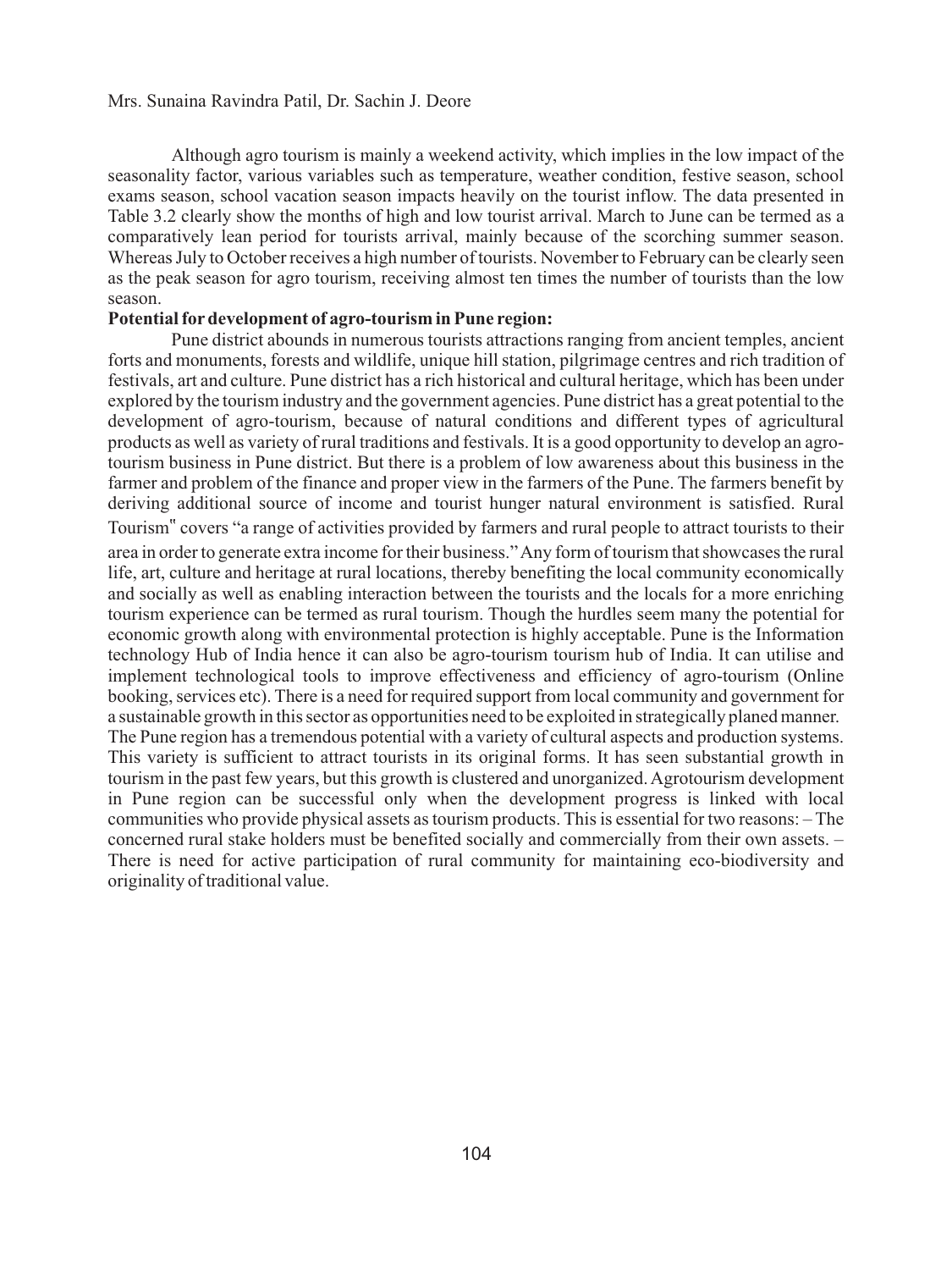| <b>Tahsil</b> | No. of ATC |
|---------------|------------|
| Mulshi        | 18         |
| Shirur        | 07         |
| <b>Bhor</b>   | 17         |
| Haveli        | 08         |
| Junner        | 07         |
| Baramati      | 04         |
| Daund         | 07         |
| Velhe         | 08         |
| Purandar      | 05         |
| Khed          | 03         |
| Pune city     | 00         |
| Ambegaon      | 01         |
| Maval         | 16         |
| Indapur       | 01         |
| <b>Total</b>  | 102        |

## **Agro tourism centres in Pune district**

Source: ATDC

## **Socio-economic development of Pune region:**

For socio-economic development of Pune region, the tourism plays an important role, as earlier we saw that different forms of tourism but Pune region has the potential to develop agrotourism and effective implementation of agro tourism in Pune region leads to community development Rural tourism has many potential benefits for rural areas (Federick, 1992). Rural tourism can be an important source of jobs for local communities and important for developing disadvantaged rural area. Tourism can certainly be an important component of a sound development plan. Bontron and Lasnier (1997) noted that the rural tourism impact varied greatly among rural regions and depended on a host of factors including work force characteristics and seasonality issues. According to the study of Beeton's (2006) model of rural tourism, it is understood that the community is central to this process and in many ways cannot be separated from any element on the map. Rural areas having various problems like unemployment, lack of services, lack of facilities and lack of awareness at the same time, these areas having various potential attributes like natural environment, agriculture and ambience. So, according to this model, it is cleared that besides agriculture and migration for external employment if we select tourism aspect, then the central point of this model that is community is benefited greatly through effective planning, promotion and marketing. This model can be effectively implemented in rural areas of Pune region through agrotourism concept, but Agro tourism in Pune region is at its infancy stage. Therefore, there is an urgent need to initiate the process of incubating the entrepreneurship for overall development of Pune region. In the present context, the rural communities cannot be expected to perform the task of promoting agro-tourism exclusively. The role of Maharashtra Tourism Development Conversation (MTDC). Agro Tourism Development Corporation (ATDC) and other national level organizations like Indian Tourism Development Corporation (ITDC) are important for providing right direction in near future.

# **Conclusion:**

Pune region has the potential to develop agrotourism but to achieve overall socio-economic development, the implementation is necessary. The Pune region is having key points for agrotourism